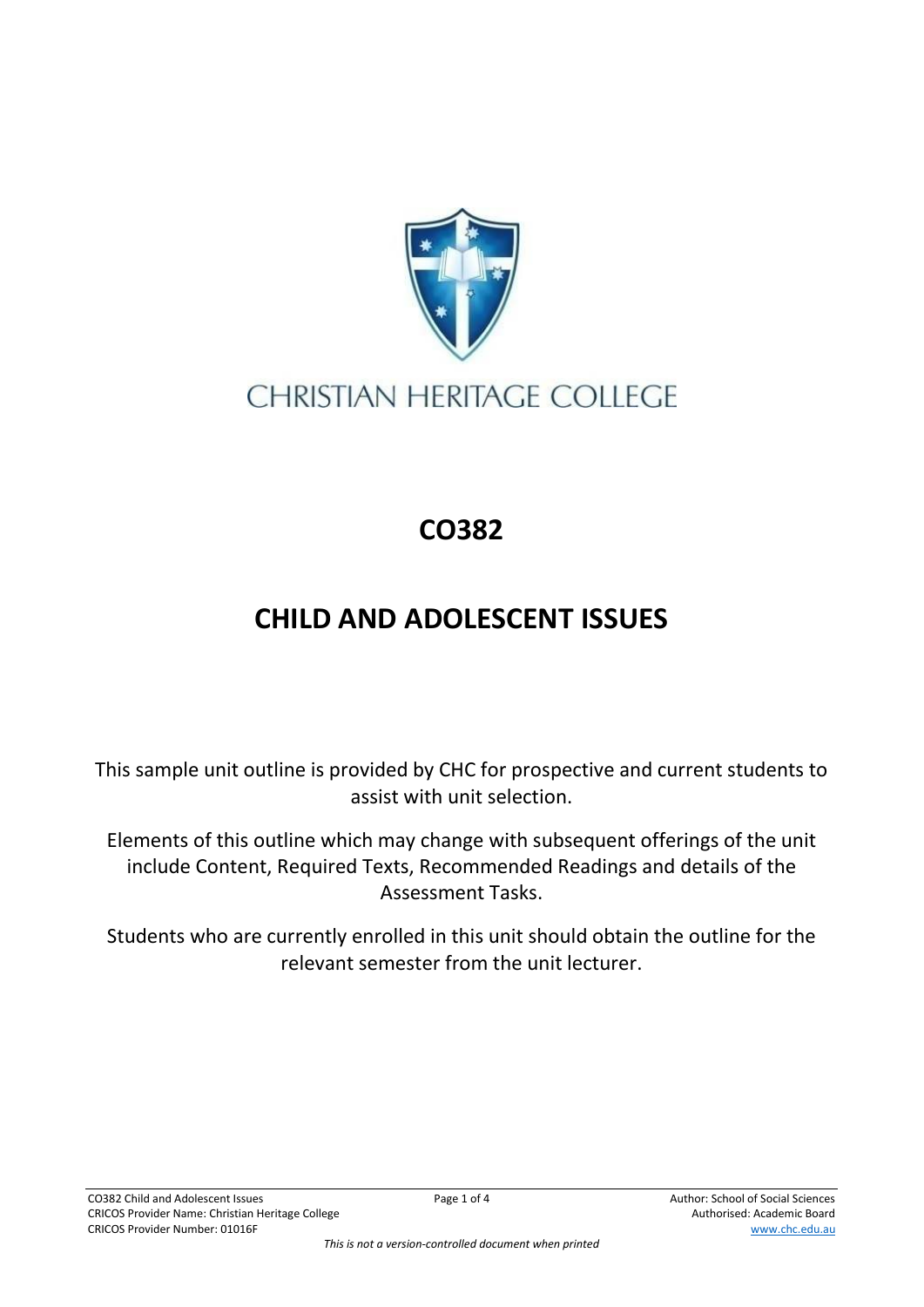| Unit code                                        | CO382                                                                                                                                                                                                                                                                                                                                                                                                                                                                                                                                                                                                                                                                                                                                                                                                                                                                                                                                                                                                                                                                                                                                       |
|--------------------------------------------------|---------------------------------------------------------------------------------------------------------------------------------------------------------------------------------------------------------------------------------------------------------------------------------------------------------------------------------------------------------------------------------------------------------------------------------------------------------------------------------------------------------------------------------------------------------------------------------------------------------------------------------------------------------------------------------------------------------------------------------------------------------------------------------------------------------------------------------------------------------------------------------------------------------------------------------------------------------------------------------------------------------------------------------------------------------------------------------------------------------------------------------------------|
| Unit name                                        | <b>Child and Adolescent Issues</b>                                                                                                                                                                                                                                                                                                                                                                                                                                                                                                                                                                                                                                                                                                                                                                                                                                                                                                                                                                                                                                                                                                          |
| <b>Associated higher</b><br>education awards     | <b>Bachelor of Counselling</b>                                                                                                                                                                                                                                                                                                                                                                                                                                                                                                                                                                                                                                                                                                                                                                                                                                                                                                                                                                                                                                                                                                              |
| <b>Duration</b>                                  | One semester                                                                                                                                                                                                                                                                                                                                                                                                                                                                                                                                                                                                                                                                                                                                                                                                                                                                                                                                                                                                                                                                                                                                |
| Level                                            | Advanced                                                                                                                                                                                                                                                                                                                                                                                                                                                                                                                                                                                                                                                                                                                                                                                                                                                                                                                                                                                                                                                                                                                                    |
| Core/elective                                    | Elective                                                                                                                                                                                                                                                                                                                                                                                                                                                                                                                                                                                                                                                                                                                                                                                                                                                                                                                                                                                                                                                                                                                                    |
| Weighting                                        | 10<br>Unit credit points:<br>Course credit points:<br>240                                                                                                                                                                                                                                                                                                                                                                                                                                                                                                                                                                                                                                                                                                                                                                                                                                                                                                                                                                                                                                                                                   |
| Delivery mode                                    | Face-to-face on site                                                                                                                                                                                                                                                                                                                                                                                                                                                                                                                                                                                                                                                                                                                                                                                                                                                                                                                                                                                                                                                                                                                        |
| <b>Student workload</b>                          | Face-to-face on site<br>Contact hours<br>35 hours<br>55 hours<br>Reading, study, and preparation<br>60 hours<br>Assignment preparation<br><b>TOTAL</b><br>ISO hours                                                                                                                                                                                                                                                                                                                                                                                                                                                                                                                                                                                                                                                                                                                                                                                                                                                                                                                                                                         |
|                                                  | Students requiring additional English language support are expected to undertake an<br>additional one hour per week.                                                                                                                                                                                                                                                                                                                                                                                                                                                                                                                                                                                                                                                                                                                                                                                                                                                                                                                                                                                                                        |
| Prerequisites/<br>co-requisites/<br>restrictions | Prerequisites<br>60 credit points of Introductory Social Sciences units including<br>SO110 The Person of the Practitioner<br>SO112 Introduction to Human Behaviour<br>SO114 Foundational Interpersonal Skills<br>Pre or corequisite<br>CO220 Development Through the Lifespan                                                                                                                                                                                                                                                                                                                                                                                                                                                                                                                                                                                                                                                                                                                                                                                                                                                               |
| Rationale                                        | With the changing profile of families has come an increased need for counselling children and<br>adolescents. The counselling of these clients has necessitated a focus on counselling<br>techniques that are particularly relevant to these age groups and the issues that affect them.<br>An understanding of the differences in the counselling process and contexts when working<br>with young\pe\pple, rather than adults, is necessary. Some counselling practitioners will<br>practice in contexts in which children and/or adolescents will be the major clientele. Others<br>may counsel mostly adults but help children and adolescents as part of the overall process.<br>Therefore/this unit looks at the major issues that counselling practitioners of children and<br>adolescents face and provides foundations for helping different age groups from a number of<br>perspectives, including cultural and Christian worldview. Students will examine these issues<br>and analyse the interrelationship between physical, social, emotional, psychological, and<br>spiritual factors, as well as the ethical issues involved. |
| <b>Prescribed text(s)</b>                        | Geldard, K., Geldard, D., & Yin Foo, R. (2013). Counselling children: A practical introduction<br>(4th ed.). London, UK: Sage.<br>Geldard, K., Geldard, D., & Yin Foo, R. (2015). Counselling adolescents: A proactive approach<br>for young people (4th ed.). London, UK: Sage.                                                                                                                                                                                                                                                                                                                                                                                                                                                                                                                                                                                                                                                                                                                                                                                                                                                            |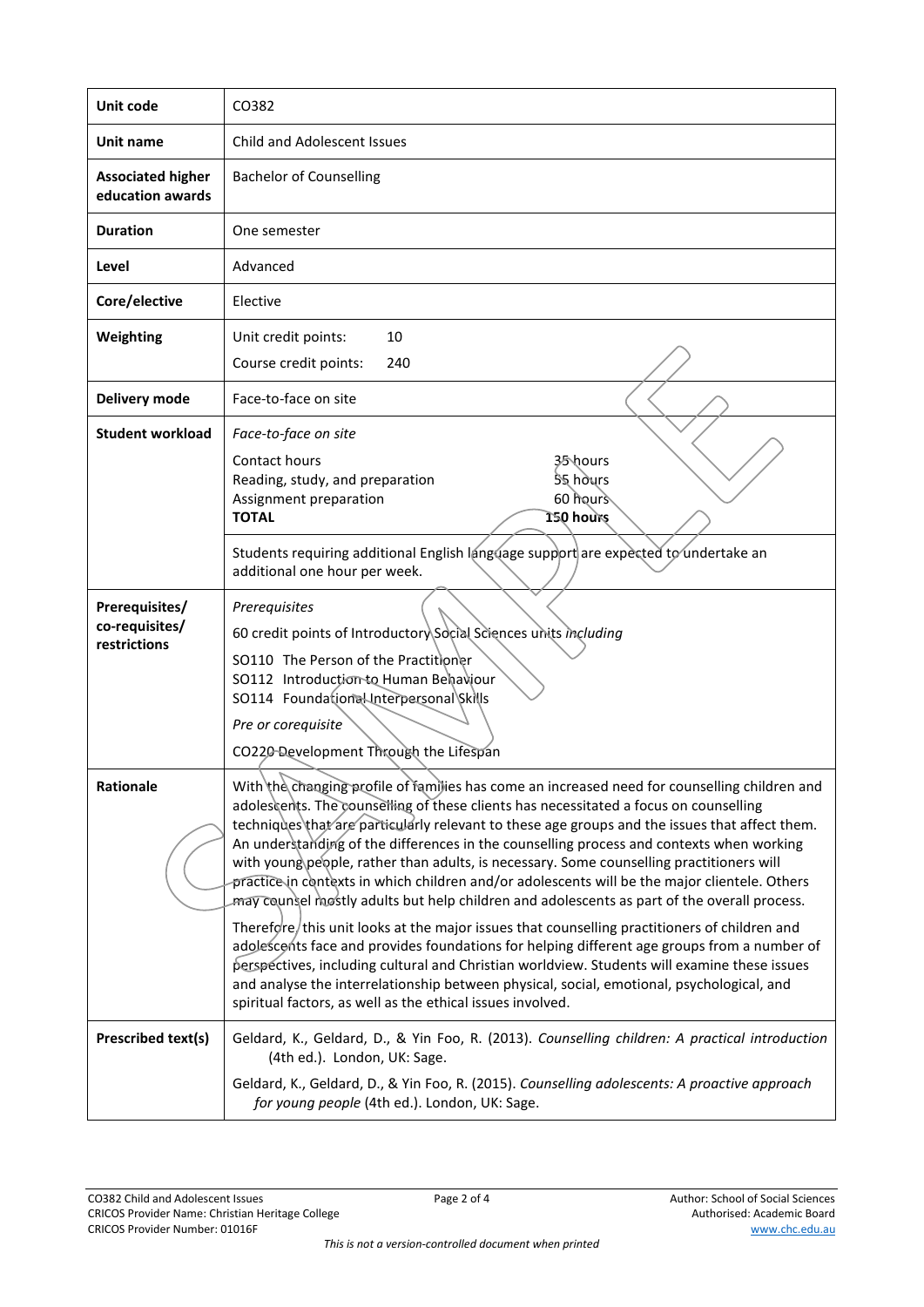| Recommended                                | <b>Books</b>                                                                                                                                                                                                                                                                                                                                                                                                                                                                                                                                                                                                                                                                                                                                                                                                                                                                 |
|--------------------------------------------|------------------------------------------------------------------------------------------------------------------------------------------------------------------------------------------------------------------------------------------------------------------------------------------------------------------------------------------------------------------------------------------------------------------------------------------------------------------------------------------------------------------------------------------------------------------------------------------------------------------------------------------------------------------------------------------------------------------------------------------------------------------------------------------------------------------------------------------------------------------------------|
| readings                                   | Capuzzi, D., & Gross, D. R. (2014). Youth at risk: A prevention resource for counselors, teachers<br>and parents (6th ed.). Alexandria, VA: American Counseling Association.                                                                                                                                                                                                                                                                                                                                                                                                                                                                                                                                                                                                                                                                                                 |
|                                            | Corey, G., Corey, M. S., & Callanan, P. (2014). Issues and ethics in the helping professions (9th<br>ed.). Belmont, CA: Brooks/Cole.                                                                                                                                                                                                                                                                                                                                                                                                                                                                                                                                                                                                                                                                                                                                         |
|                                            | Davies, D. (2011). Child development: A practitioner's guide. New York, NY: Guilford Press.                                                                                                                                                                                                                                                                                                                                                                                                                                                                                                                                                                                                                                                                                                                                                                                  |
|                                            | Kalff, D. M. (2003). Sandplay: A psychotherapeutic approach to the psyche. Cloverdale, CA:<br>Temenos. <sup>1</sup>                                                                                                                                                                                                                                                                                                                                                                                                                                                                                                                                                                                                                                                                                                                                                          |
|                                            | Ratner, H. & Yusef, D. (2015). Brief coaching with children and young people: A solution-<br>focused approach. London, UK: Routledge.                                                                                                                                                                                                                                                                                                                                                                                                                                                                                                                                                                                                                                                                                                                                        |
|                                            | Siegel, D. (2014). Brainstorm. New York, NY: Penguin.                                                                                                                                                                                                                                                                                                                                                                                                                                                                                                                                                                                                                                                                                                                                                                                                                        |
|                                            | Steele, W., & Malchiodi, C. (2012). Trauma-informed practices with children and adolescents.<br>New York, NY: Routledge.                                                                                                                                                                                                                                                                                                                                                                                                                                                                                                                                                                                                                                                                                                                                                     |
|                                            | Thompson Prout, H., & Fedewa, A. (2015). Counseling and psychotherapy with children and<br>adolescents: Theory and practice for school and clinical settings (Sth ed.). Hoboken, NJ:<br>Wiley.                                                                                                                                                                                                                                                                                                                                                                                                                                                                                                                                                                                                                                                                               |
|                                            | <b>Journals</b>                                                                                                                                                                                                                                                                                                                                                                                                                                                                                                                                                                                                                                                                                                                                                                                                                                                              |
|                                            | Journal of Psychology and Theology                                                                                                                                                                                                                                                                                                                                                                                                                                                                                                                                                                                                                                                                                                                                                                                                                                           |
|                                            | Journal of Psychology and Christianity                                                                                                                                                                                                                                                                                                                                                                                                                                                                                                                                                                                                                                                                                                                                                                                                                                       |
|                                            | Journal of Infant, Child and Adolescent Psychotherapy                                                                                                                                                                                                                                                                                                                                                                                                                                                                                                                                                                                                                                                                                                                                                                                                                        |
|                                            | Journal of Counselling and Development                                                                                                                                                                                                                                                                                                                                                                                                                                                                                                                                                                                                                                                                                                                                                                                                                                       |
|                                            | In addition to the resources above) students should have access to a Bible, preferably a<br>modern translation such as The Holy Bible: The New International Version 2011 (NIV 2011) or<br>The Holy Bible: New King James Version (NKJV).                                                                                                                                                                                                                                                                                                                                                                                                                                                                                                                                                                                                                                    |
|                                            | These and other translations may be accessed free on-line at http://www.biblegateway.com.<br>The Bible app from Life Church tv is also available free for smart phones and tablet devices.                                                                                                                                                                                                                                                                                                                                                                                                                                                                                                                                                                                                                                                                                   |
| <b>Specialist resource</b><br>requirements | Digital recording device                                                                                                                                                                                                                                                                                                                                                                                                                                                                                                                                                                                                                                                                                                                                                                                                                                                     |
| <b>Content</b>                             | 1. Child and addlecent development and major issues<br>2. The child and adolecent in context-family systems; school systems; social systems; peer<br>networks<br>3. A general model for counselling children and adolescents (including the therapeutic<br>relationship and use of self, Christian worldview and cultural considerations, legal and<br>ethical issues)<br>4. Working with the young child: Developmental theory, play therapy, using art in counselling<br>5. Neuroscience and emotional regulation<br>6. Grief and loss issues and therapeutic approaches<br>7. Sandplay and Sandtray Therapy<br>8. Trauma and child abuse and therapeutic approaches; reporting to Child Safety<br>9. Adolescent issues and therapeutic approaches<br>10. Mental health issues in children and adolescents<br>11. Working collaboratively to help children and adolescents |

<sup>&</sup>lt;sup>1</sup> Seminal text.